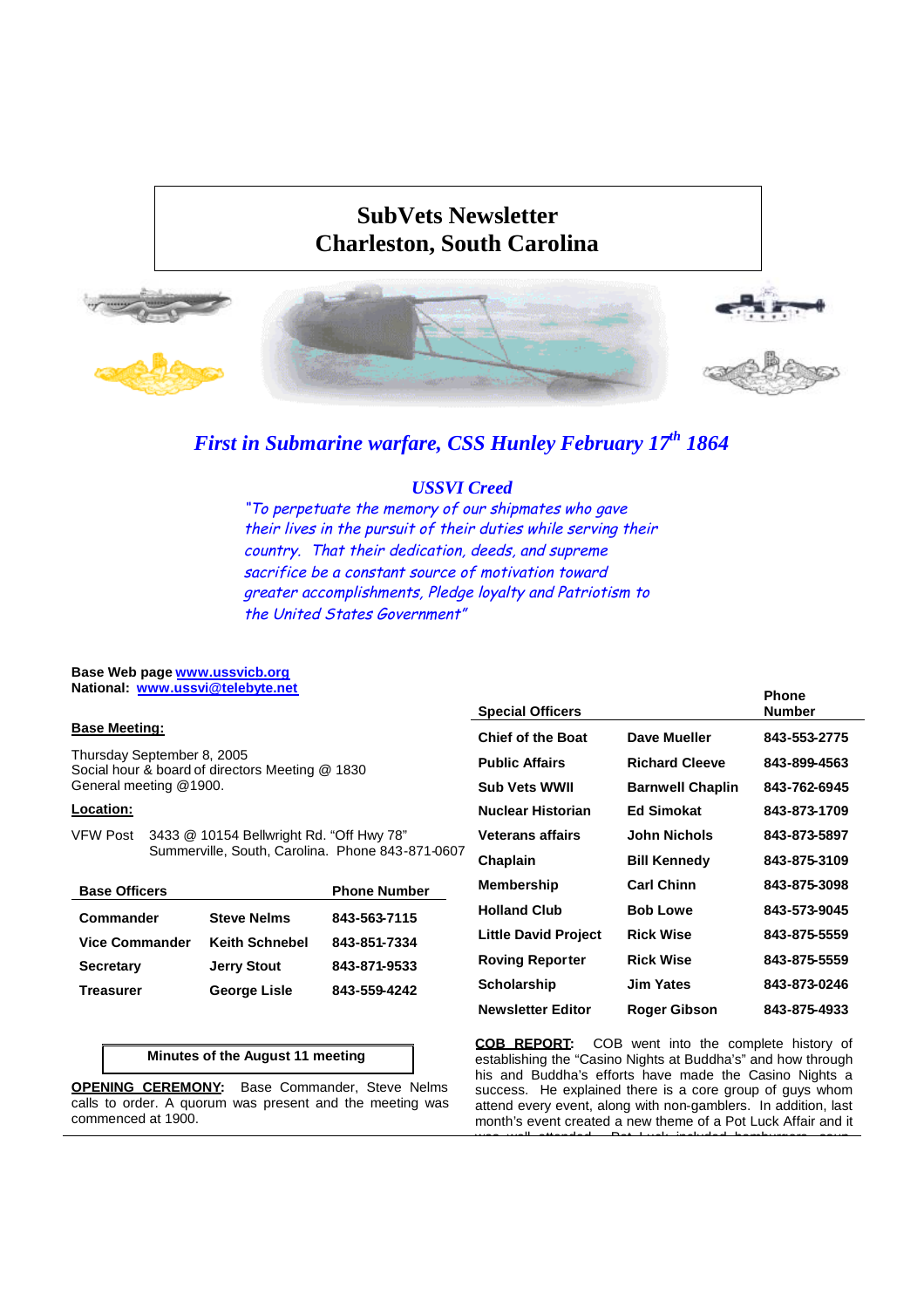**INTRODUCTIONS:** Mick Forger, Glenn Little, Mike Adinolfi, Don Heinle, John Hazard, Dave Hartley, Fred Daugherty, Fred Simmons, and Dennis Lanier. Welcome aboard to all new members.

**TREASURY REPORT:** Financial report given by George.

**SECRETARY REPORT:** July minutes were presented as published in the August Newsletter. A motion was heard, and with no discussion the minutes were approved.

**STOREKEEPER REPORT:** Curly introduced the new Storekeeper to the group. Paul Viering has volunteered to take over the position.

**CHAPLIN REPORT:** No report given.

**PUBLIC AFFAIRS:** The USSVICB website now contains the complete sailing list. The officers' section has been updated and the official application has been added as a download.

**SUBVETS WWII:** Lee Allison gave the report for Barnwell Chaplin who is recovering at home. All members of USSVI Charleston Base are encouraged to join SUBVETS WWII. There are approximately 28 members remaining in the state of South Carolina. He stated that the group is going downhill and soon there will be very few members left in the organization. WWII group needs new members to join as Associate Members and all are encouraged to attend their functions. Lee displayed the Sub Vets WWII ball cap and patch that can be purchase when a new member joins.

The spreading of the remains of Mac McCollum went very well. There were 12 submariners who were able to make the event. The Official Deck Log is available for anyone to see.

#### **VA REPORT:** No report

**HOLLAND CLUB PRESENTATION:** Bobby Lowe was present, however no presentation was made.

**MEMBERSHIP REPORT:** Carl Chinn has been doing an outstanding job in restructuring the database and updating all members on date qualified, birth date, year's service, etc. Carl is the only member of USSVICB who is authorized to make changes to the official sailing list.

**NUCLEAR HISTORIAN:** Joke was lame.

was well attended. Pot Luck included hamburgers, soup, desserts, stale chips and warm beer. There are plans to obtain a couch, pool table, more comfortable chairs and a working refrigerator for the barn. Much more is planned and the COB encouraged more members to participate.

**BASE COMMANDER REPORT:** Another reminder for the Eastern District 4 and 6, in conjunction with WWII Southern Region Conference that will be held in Charleston, May 4-7 2006 at the newly renovated Radisson Hotel. Buddha is expecting to book over 150 rooms at the hotel. Details on the Banquet will follow.

Buddha asked members for assistance in obtaining registration bags, along with free items to be placed into the bags for attending members. He gave examples of items including key chains, note pads, small flashlights, stress balls and different sundry things. He is looking for at least 300 each of these items, including the bags. Lee Allison stood up and spoke about the Conference Program Booklet. Lee will be selling advertising with the following rates: Full=  $$100.00,$   $\frac{1}{2}$ =  $$60.00, \frac{1}{4}$  \$35.00, Business Card= \$25.00 and booster= \$15.00. All members are encouraged to donate.

Kenny Sewell will be the guest speaker in October. He has recently written the book "Red Star Row" and will be on hand to discuss and autograph copies.

A Pig Roast will be held on October 15, 2005. Get the word out now by calling fellow members who did not make the meeting. Buddha expects a great turnout. More information to follow!

**STEERING COMMITTEE REPORT:** No report.

**OLD BUSINESS:** There was a question brought up on when will USSVI start building the Shed for the float. Buddha decided to table the comment.

**NEW BUSINESS:** The Old School House that was moved near the Little David location (Berkley Park) needs painting. Any interested party, please contact Richard Cleeve.

**GOOD OF THE ORDER:** Jim Eckles grunted "Can't we all get along" and then he fell asleep. There were moans and groans from the gallery; however no one went over to help. Albert Stoll was the winner of the Depth Charge Drawing and Sam Vlam won the bottle of Jack Daniels for signing the book.

Meeting was adjourned by the Base Commander at 1950.

*Jerry Stout, Base Secretary.*

**\*\* End of the minutes for July, 2005 \*\***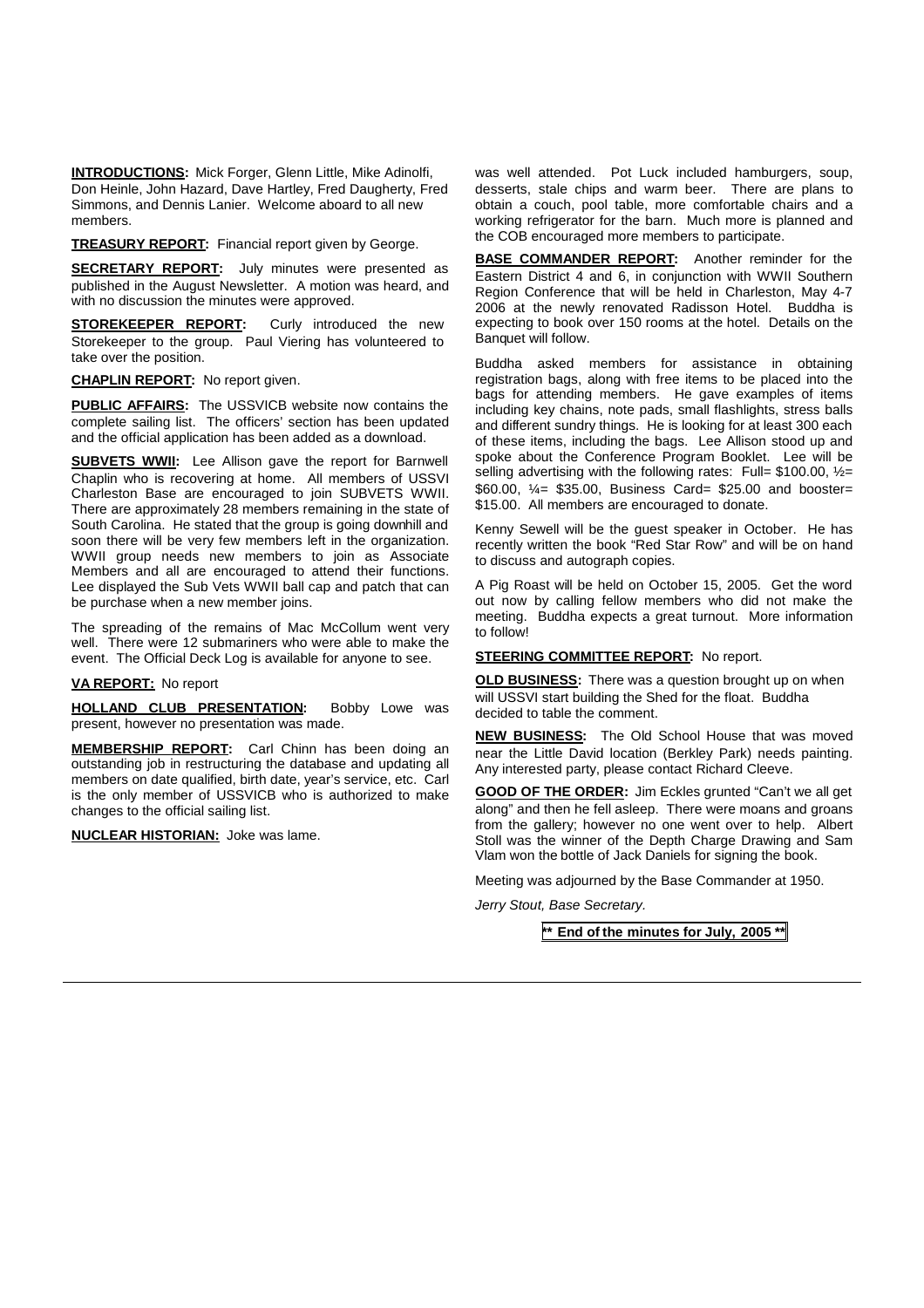#### **Holland Club:**



Bob Lowe Holland Club chairman, note to all hands on the Qualifications for this award, these are the rules as per the National By laws. Join National as a life member and if you have been Qualified for 50 years in submarines you are eligible for this award, no one year waiting period. Second option, if you don't elect to join National as a life member and you pay you dues for five years continuous and are Qualified for fifty years in submarines on this anniversary date you can become a Holland Club member. We would like for you to be a member of our base so we can hold a ceremony for you.

#### **From the COB:**

At the past meeting we had 76 members present that signed the book. Numbers 1 thru 76 were drawn from a hat and Sam Vlam, who signed in like all good Charleston Base sailors do, walked off with a jug of Jack Daniels. Moral to that story is ALWAYS sign in. Out of 182 members that was a pretty good head count for meeting night. That's a 42% attendance rate and we thank you. Next month you might win Crown Royal or Jim Eckles…oops, sorry, that was a typo. I meant Jim Beam. Damn what a surprise that would be.

Saturday, October 15 2005 will be our hog roast at Buddha's. I will put out more detailed info on what you need to bring within the next week by email. As usual it is free to all members and any guests they so desire to bring. But there is one hitch and that is I must know by phone or by email by October 1, 2005 on how many are coming. We tried this at Chaplin the last oyster roast and some people waited to call me that day to tell me they were coming with 8 people. That wouldn't be a problem if it was only one call because sometimes things do happen, but if I get 10 calls like that on the day of the roast were talking 80 people that I hadn't planned on coming. Yep, you guessed we break out the SPAM just like third call on steak night underway. Sub Vets pays for all the beer and wine and soft drinks and there is NEVER a danger of running out of that. Nobody likes Spam so please if you are coming you have plenty of time to let the little woman decide if you can come, but please let me know by October 1 2005.

The USS Alexander Hamilton SSBN 617 is having a reunion October 19 thru October 23 at the Holiday Inn Patriots Point in Mt Pleasant, SC. I am the contact man for that reunion and at present I have 103 people registered and paid. If you know of any body interested in the reunion please have them get in touch with me. All my contact information is below. Also if any of you desire to drop by the hospitality room and see us or a shipmate that you know that may be there even if you aren't a Hamilton sailor. As a submarine sailor you are certainly welcome. Wear your vest, jock straps and machine guns, with a light coat of oil and come over and harass the troops. We will even provide a tip jar for non-registered guests if you feel the need. Submarines are all about camaraderie and it's our job to keep that alive.

#### **John Nichols VA Rep:**

Veteran's Administrative Health website (NEW)

To all that utilize the VA, we have a new website that the VA has added to the System. The Website is: www.myhealth.va.gov. I have registered and now I can

access my VA Health records and more. When registering you are not required to give your SSN but it gives you access to a lot of things that you won't be able to without it. It will give you full explanations to all of your questions. Let all our Vets know about this website. If you have any doubts about this site, call the VA to verify it.

It's not the years in your life that count, it's the life in your years.

--Abraham Lincoln

#### **Inputs from the editor:**



Remember September 11, 2001, Attack on America. USS Grayling (SS-209), 30 September, 1943. USS Cisco (SS-290) September, 28, 1943. Wardean Willis Lloyd Wilson William Wilson

Swamp Fox Chapter WWII has hats and patches for sale. See Lee Allison at our next meeting!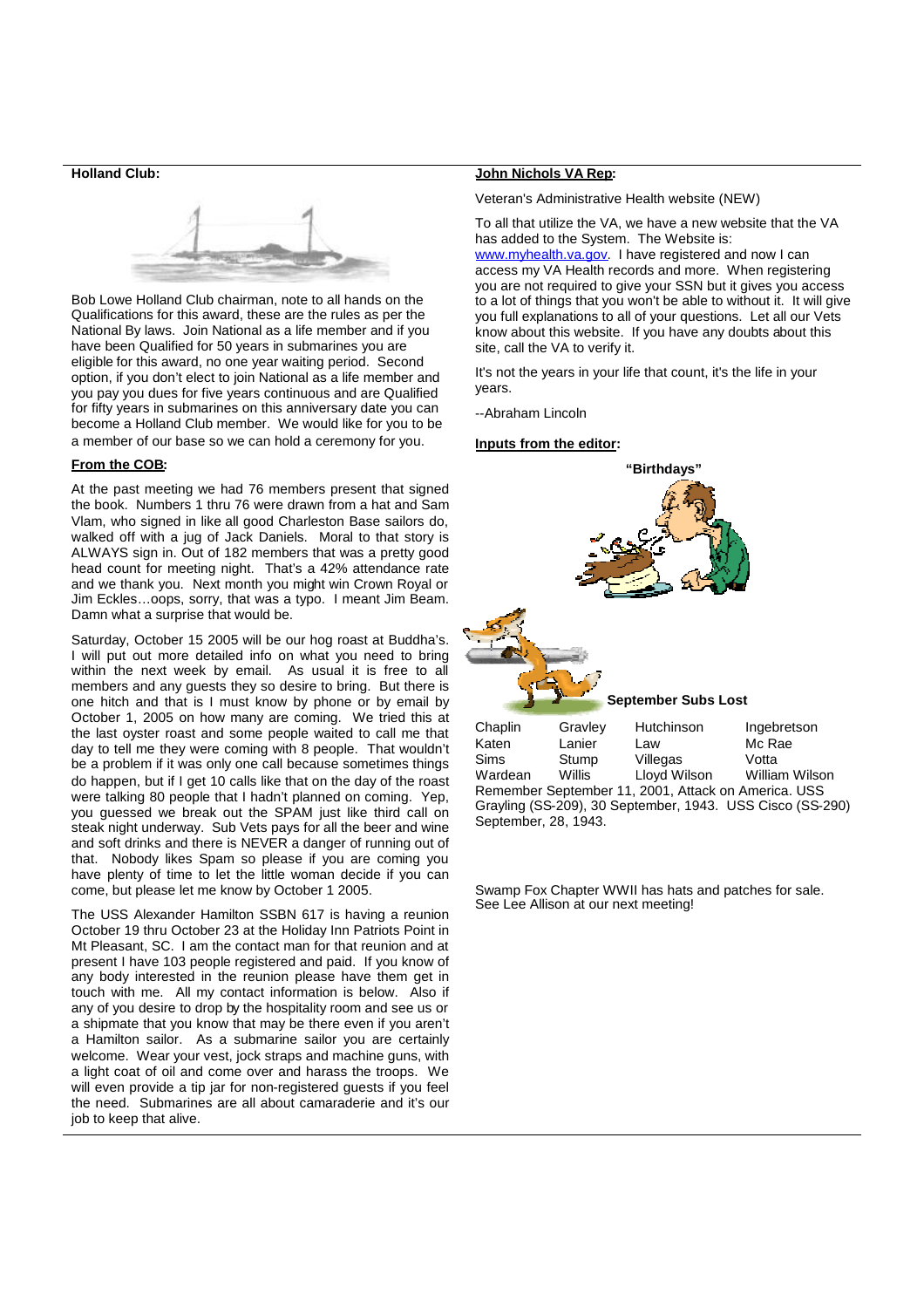Later man, "Neck"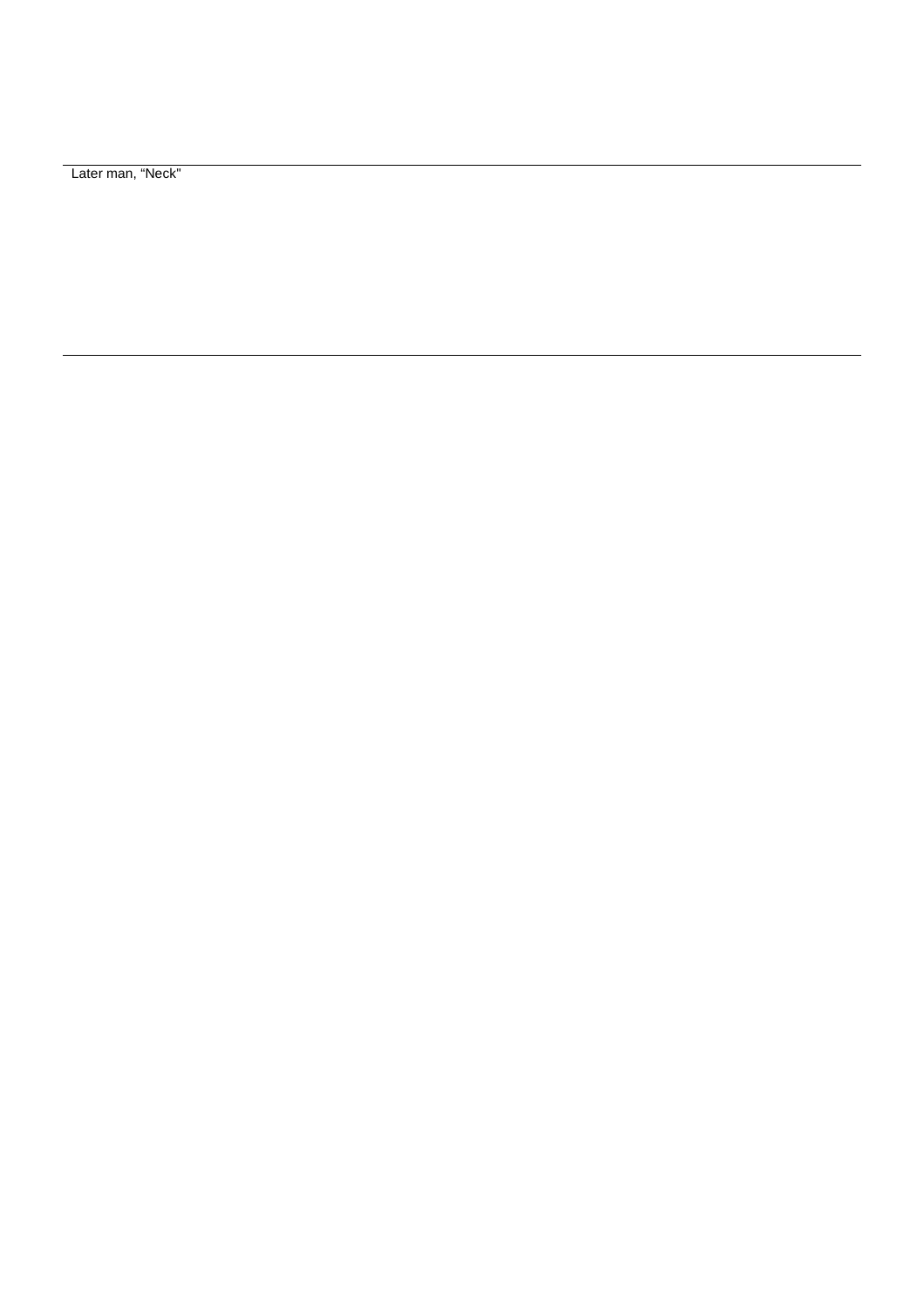### **National convention in Kansas City**

Our fearless leader will represent us and I'm sure he will be listened to! They haven't heard such an "eloquent" speaker as our Steve.

District Four base Commander will be visiting our base at the September meeting, be sure to shower and shave.

#### **Reminder!!**

We voted on and passed the "NO SMOKING Ban" during the meetings; this was voted on a couple of years ago and passed by all hands! Let's follow this rule!

#### **Things for sale:**

Roger has a generator, 3000 watts 120 volts, new Kawasaki industrial engine Homelite generator, \$235.00

#### **Store Keeper Paul:**

Shirts, patches and other items are available at the meeting.

George Washington



Always showing respect to the Father, do we?



Continue Praying for our troops. Lord Keep them out of harms way, be with them always. Send your angels to watch over them.



For our fallen Soldiers and Marines and Airmen thank you for you sacrifice. You laid down your lives for us that we may have peace. What greater gift is there than one to give his life that we may live.

**Thank you and God bless our President.**

**DUES FOR NEXT YEAR:** So we don't get swamped at the last minute start early and see Carl at the next meeting; this helps us with the book work.

#### **Just a reminder:**

Membership Dues Information *National Annual Dues:* 5 yr: \$903 yr: \$551 year: \$20

*National Life Dues:*

| Age          | Cost  |
|--------------|-------|
| 45 and under | \$500 |
| 46-55        | \$400 |
| 56-65        | \$300 |
| 66-75        | \$200 |
| 76 and older | \$100 |
|              |       |

*Charleston Base Annual Dues:* \$15 *Charleston Base Life Dues:*

| Aqe                                   | Cost  |
|---------------------------------------|-------|
| 45 to 54                              | \$325 |
| 55 to 64                              | \$175 |
| 65 and older                          | \$100 |
| a about vour 2006 dugel. Day oarly ar |       |

Start thinking about your 2006 dues! Pay early and avoid the rush! Deadline is January 1.